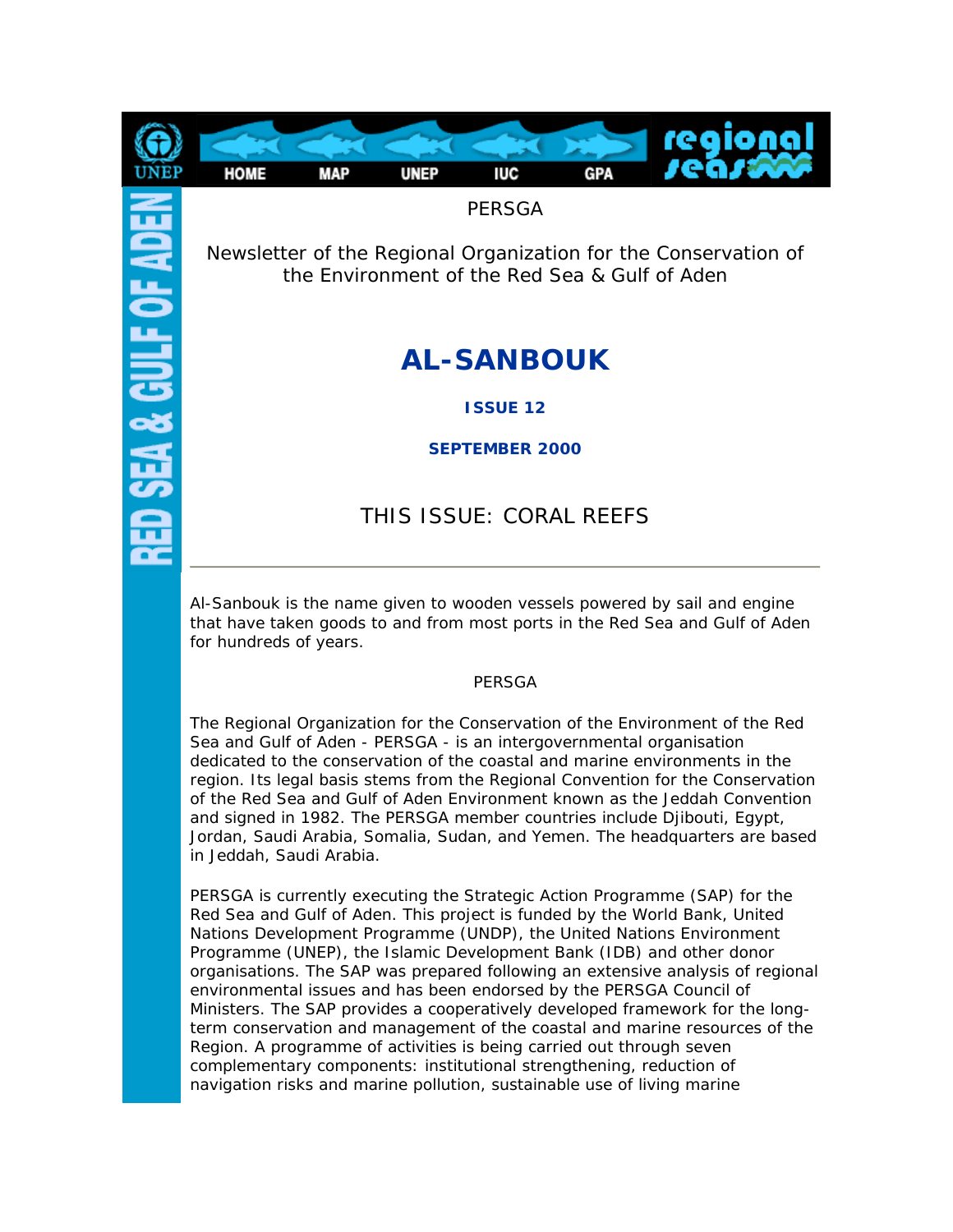resources, conservation of habitats and biodiversity, the establishment of a network of marine protected areas, support for integrated coastal zone management, and the enhancement of public awareness and participation.

Al-Sanbouk is Under the Patronage of PERSGA Secretary General, Dr. Nizar Tawfiq **Editors** Dr. Mohammed Fawzi Chief editors Dr. Dirar Nasr Ms. Khulood Tubaishat English language editor Mr. Roderick Fleming

Photographs for this issue were kindly provided by Dr. N. Pilcher, and Mr. J. Kuchinke.

To join our mailing list or to receive additional copies please contact: PERSGA, P.O. Box 53662, Jeddah 21583, Kingdom of Saudi Arabia. Tel.: +966 2 657 3224 Fax: +966 2 652 1901 Email: information@persga.org Back issues of Al-Sanbouk can be found at http://www.unep.ch/seas/main/PERSGA/index.html Al-Sanbouk welcomes all readers to submit articles, reviews, and photographs for publication but cannot guarantee that they will be used. The aim of the newsletter is to provide information on conservation and development activities taking place in the region together with articles on marine issues of general interest. The contents of the newsletter do not necessarily represent the position or views of PERSGA or the editorial board, nor do they imply the expression of any opinion on the part of PERSGA concerning the legal status of any country, territory, frontier or border. All noncopyright material may be freely reproduced. Al-Sanbouk cordially requests that due reference is made to the source if any news/articles/pictures are reprinted in other publications. Articles appearing under a specific author's name may only be reprinted with the author's express written permission. This newsletter is printed on 100% recycled paper.

In this Issue of Al-Sanbouk:

A Word from the Secretary General PERSGA Activities Regional Protocols for the Conservation of Biological Diversity and the Establishment of Protected Areas Regional Action Plan for the Protection of the Marine Environment from Landbased Activities Navigation Risks, New Charts and Surveys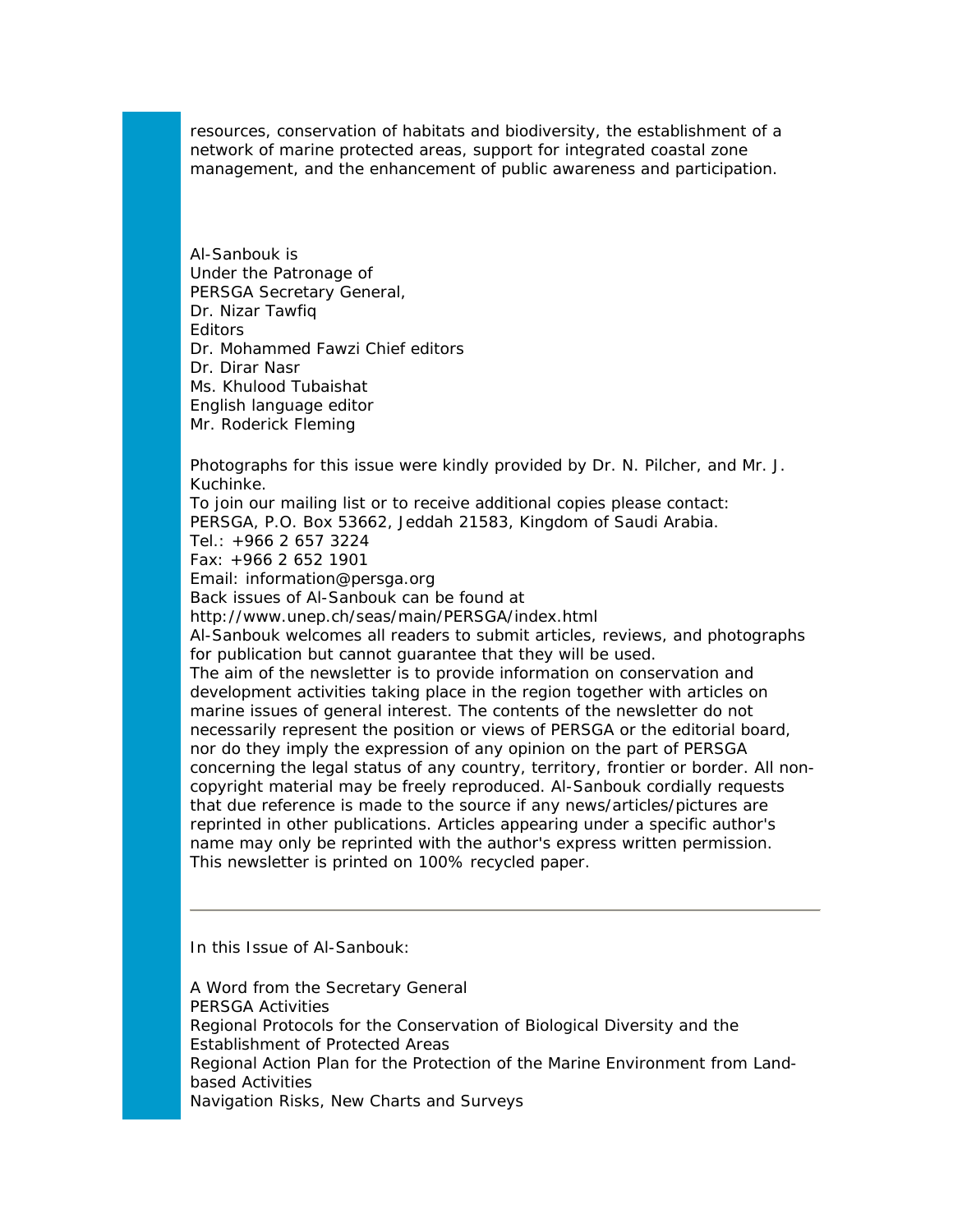Standardisation of Fisheries Data in the Region Coastal Zone Management and Ecotourism A Vision for Public Awareness Programmes Conferences Missions Staff Changes Coral Reefs Coral Reefs and Coral Bleaching in the Region (Dr. H. Vogt) Paradise in Peril (Mr. H. Schmid) Corals and Human Disturbance (Dr. N. Pilcher) Links to Useful Sites on the Net International News Future Events SAP Task Force Meeting (Khartoum, Sudan) PERSGA Council Meeting (Cairo, Egypt) Workshop on Standardisation of Survey Methods (Sharm El-Sheikh, Egypt) Training Course on Public Awareness (Amman, Jordan) Second Workshop on the Standardisation of Fisheries Data (Djibouti) International Coral Reef Initiative Conference (Indonesia) Training Course on Marine Turtle Conservation (Yemen)

#### **A Word from the Secretary General, Dr. Nizar Ibrahim Tawfiq**

The development of regional cooperation that promotes environmental protection and sustainable development of the valuable natural resources of the Red Sea and Gulf of Aden is at the heart of our mission. PERSGA is passing through a stage of growth and development as the number and range of planned activities increases. It is therefore appropriate that an parallel development should take place to Al-Sambouk, our dependable newsletter, a regular source of information on our activities since January 1996.

We are keen to keep you informed about important issues concerning protection of the marine environment in the region. The reader will notice the following important developments in the newsletter:

§ A focus on coral reefs with emphasis on their conservation and management, monitoring, the relationship between international organizations working in the field, and a brief summary of the extent of coral bleaching in the region. § The customary section that addresses the numerous PERSGA activities, the meetings that will take place in the near future, - including the second SAP Task Force Meeting and the PERSGA Council Meeting, together with information on other regional and international organisations.

§ The number of issues distributed nationally, regionally and internationally has now doubled.

§ Printing on recycled paper - an environmental message from PERSGA.

We are always pleased to receive your comments and suggestions for the further development of Al-Sanbouk. We would also like to encourage you to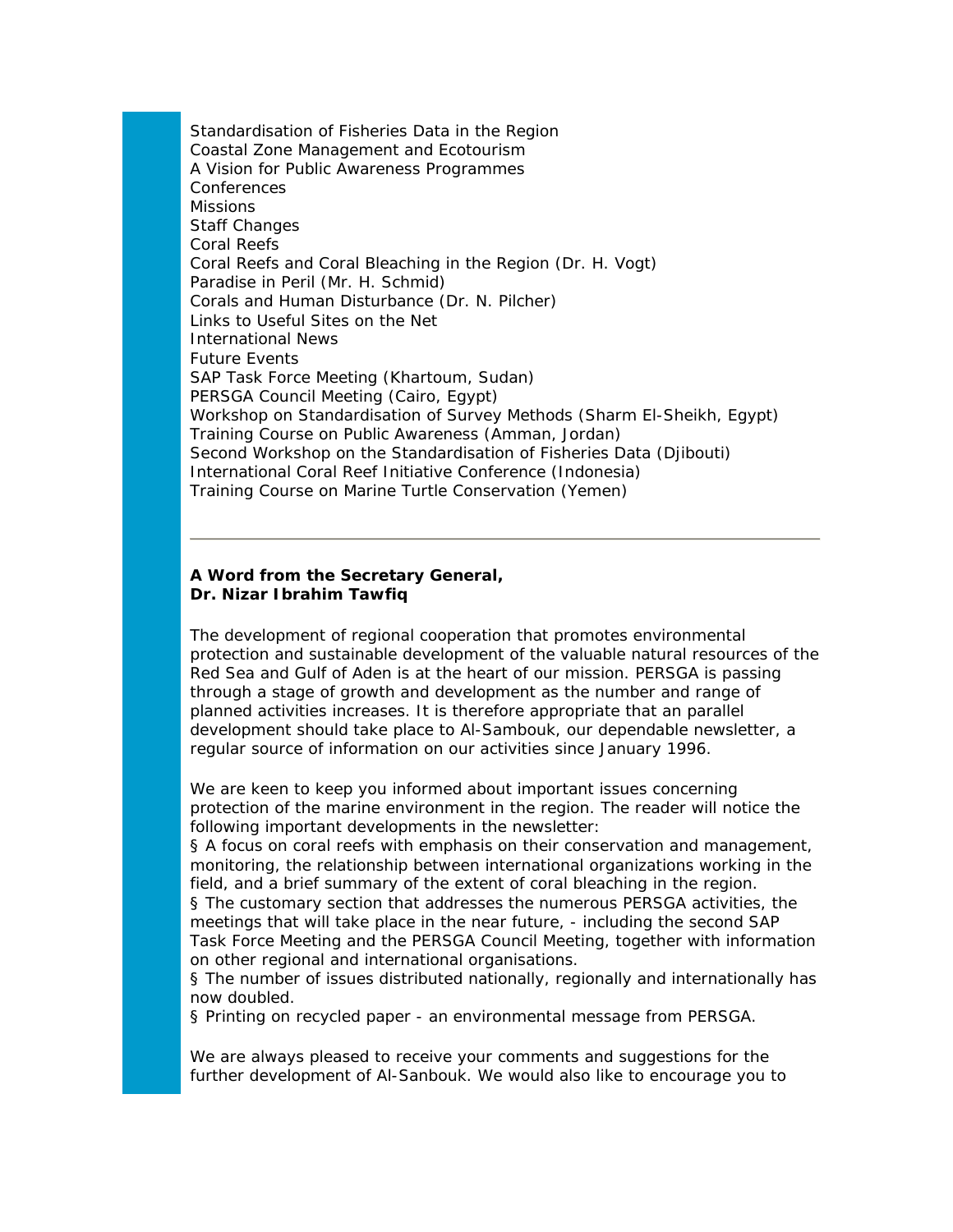contribute articles to be published in our newsletter.

## **PERSGA Activities**

## **Regional Protocols for the Conservation of Biological Diversity and the Establishment of Protected Areas**

The European Commission (EC) has agreed to provide funding assistance for the preparation of two protocols, one in each of the PERSGA and ROPME regions. They are being prepared in cooperation with ROWA/UNEP and the Gulf Cooperation Council (GCC). A committee for leading the project has been formed comprising representatives from these regional agencies. It is expected that the consultant nominated by the EC to prepare the protocol will start work before the end of the year 2000.

During the meeting of the Conference of the Parties to the Convention on Biological Diversity, held in Nairobi in May 2000, the Secretariat of the Convention also agreed to participate in this project. Dr. Mohamed Abdulrahman Fawzi, Deputy Secretary General represented PERSGA at the meeting.

## **Regional Action Plan for the Protection of the Marine Environment from Land-based Activities**

The first draft of the Regional Action Plan for the Protection of the Marine Environment from Land-based Activities has been prepared. Funding has been provided through the UNEP/Global Coordination Office based in The Hague. The draft document is now being reviewed and as soon as the Plan is ready it will be sent to Member Countries for review prior to an Expert Meeting that will adopt it in its final form.

Navigation Risks, New Charts and Surveys

The first meeting of the SAP Navigation Working Group was held in Amman, Jordan, in April and was opened by Mr. Ghazi Awdat, Deputy Director General of the General Corporation for Environmental Protection of Jordan. The Workshop theme was Hydrographic surveying techniques. Speakers from the United Kingdom Hydrographic Office and the International Hydrographic Organization delivered papers. Amongst the recommendations from the meeting the UK Hydrographic Office were requested to redesign charts of the southern Red Sea in order to cover the proposed Traffic Separation Scheme to the east of Jabal Zuqar, south and west of Hanish al Qubra, and the straits of Bab el Mandeb. They were also requested to redesign the enclosure on UK Admiralty Chart 453 to provide mariners with sufficient navigational data to navigate safely in the proposed traffic separation lanes.

#### **New Vessel Routing Proposals**

Considerable progress has been made since the Working Group meeting on new routing proposals and vessel traffic separation schemes. The proposals were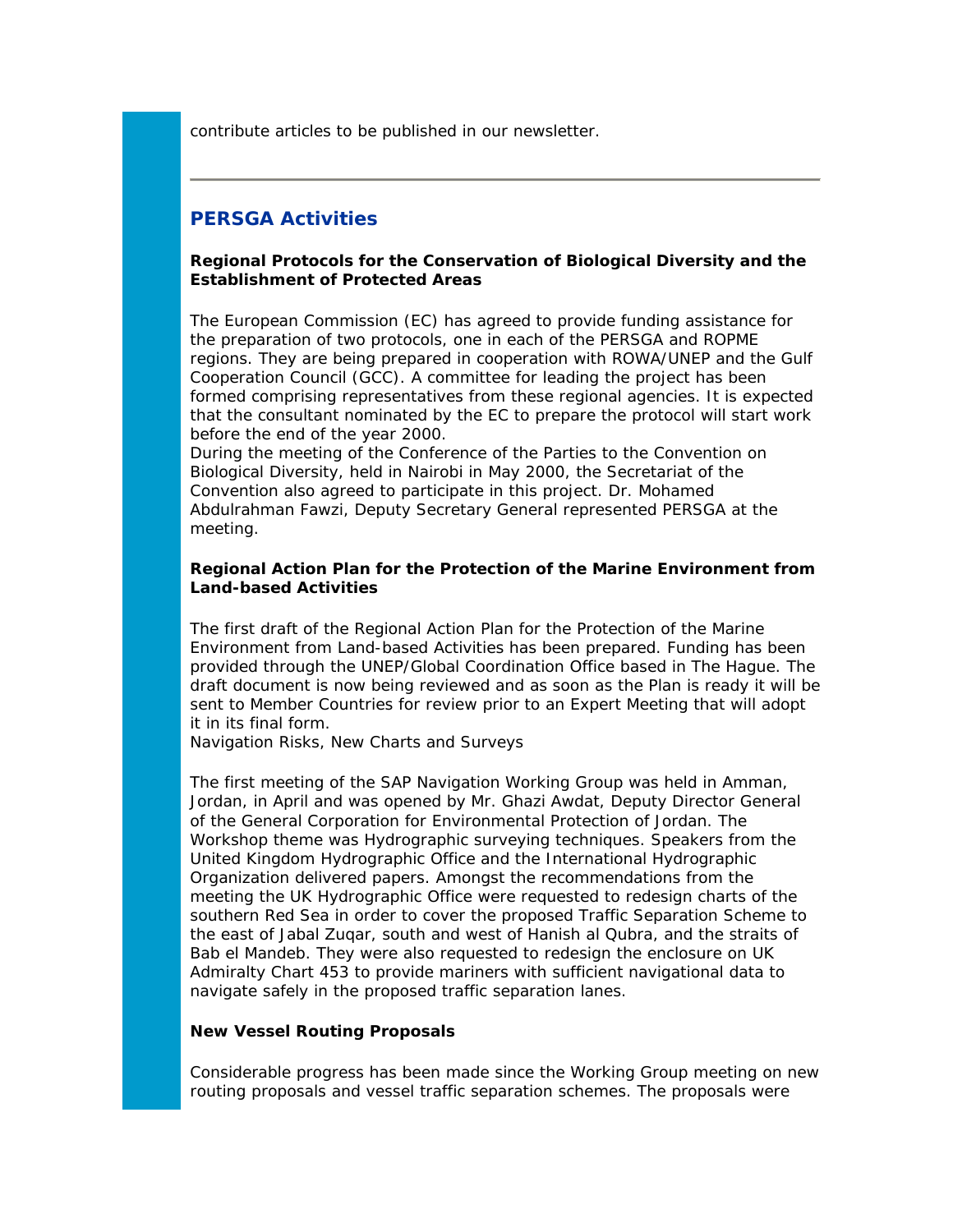submitted to the International Maritime Organization 'Subcommittee for the Safety of Navigation' on 10 July. The subcommittee has confirmed that the proposals are sound and asked PERSGA to go ahead with hydrographic surveys in selected areas of the southern Red Sea. Draft contract documents for this work have been prepared and circulated to six selected companies and the replies are currently being evaluated.

#### **Standardisation of Fisheries Data in the Region**

The First Meeting of the Living Marine Resources Working Group was held at the Fisheries Training Institute in Aden from 29 April to 3 May together with a Workshop on the 'Standardisation of Fisheries Data Collection and Formats'. The Governor of Aden, Mr. Taha Ahmed Ghanem, the EPC Secretary-General, Dr. H. Al-Gunied, and the Rector of the University of Aden, Dr. S. Ba S'urrah, attended the opening session. The Governor delivered a brief welcoming speech at the opening session in which he emphasised the significance of regional cooperation and reiterated the desire that a SAP research and training centre should be successfully established.

The workshop on data collection highlighted the fact that all the data formats currently in use in the region are incomplete with respect to the information required on fishing effort. There is no information on the fishing grounds or the type of fishing effort exerted on each ground. The reliability of the data collected is not high due to the methods used for collection.

The Workshop participants visited the Shuqra fishing complex made up of a government owned fish-canning plant for producing canned tuna, and a number of fisheries service installations. At a meeting with the local Fishermen's Cooperative management the participants were shown the records of fish landed, fish species and prices at the complex. Local journalists from 'Saba News Agency', the daily 'Atthawra,' and '14th October' newspapers covered the opening session and some of the meetings.

### **Status of Living Marine Resources**

A report on the "Status of Living Marine Resources in the Red Sea and Gulf of Aden Region and their Management" has been prepared. The report is comprehensive, covering the resource base, the present fisheries activities, processing and marketing activities, the socio-economic conditions of the fishing communities, the institutional and legal frameworks in the fisheries sector, the aquarium trade, and mariculture. The report also highlights the threats to coastal and marine habitats arising from fisheries that include unsustainable exploitation of the resources, environmentally harmful fishing practices and poaching by foreign vessels.

### **Coastal Zone Management and Ecotourism**

The SAP Integrated Coastal Zone Management Working Group participated in a three-day Regional Workshop on 'Coastal Zone Management for Eco-tourism' organised by CEDARE (with UNEP and PERSGA support) and held at Hurghada, 18-20 June. The workshop allowed for the exchange of ideas and of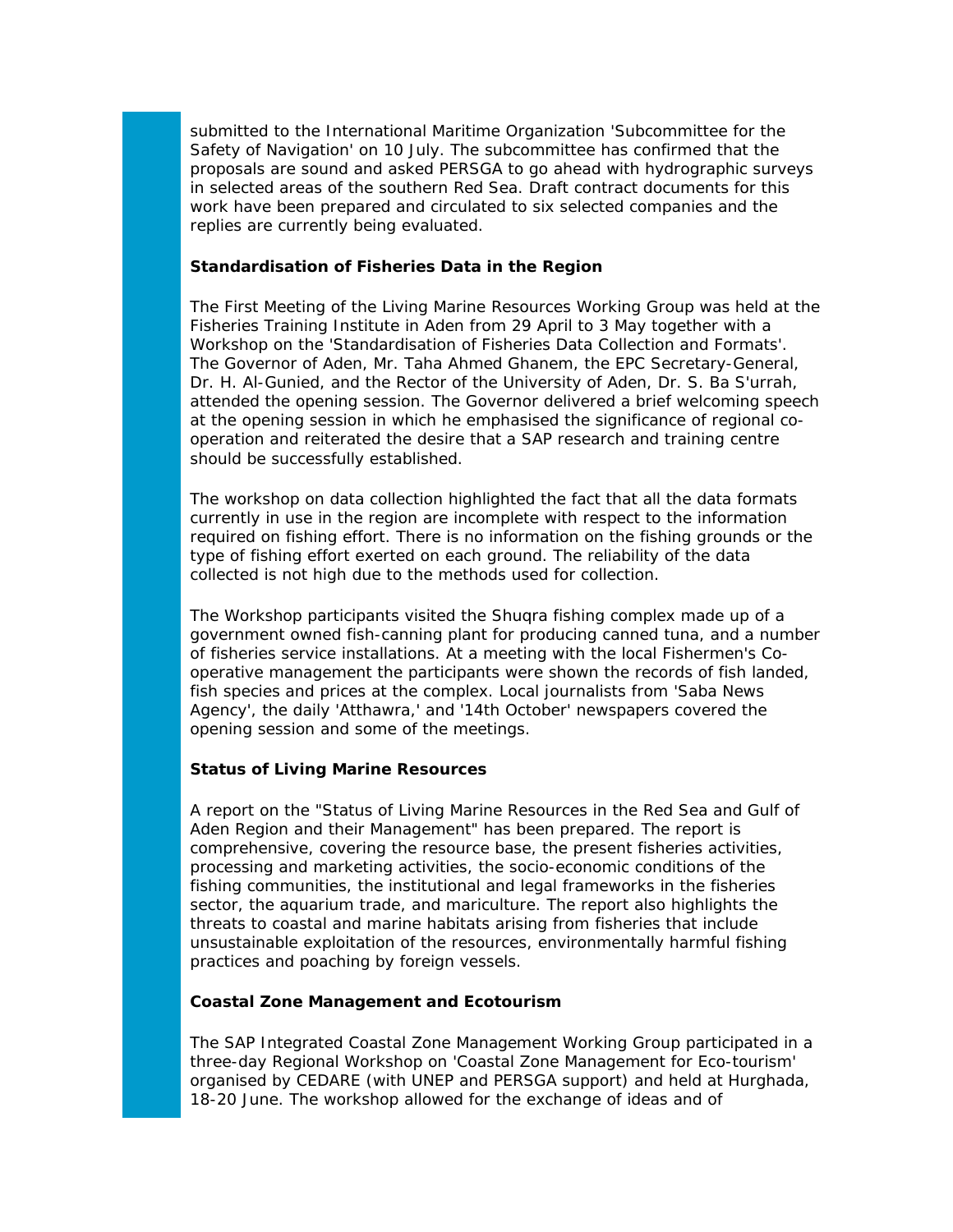experiences gained by countries of the CEDARE region in coastal management for sustainable tourism.

#### **A Vision for Public Awareness Programmes**

Ms. Khulood Tubaishat, the Lead Specialist for Public Awareness and Participation (PAP), organised a Working Group meeting and six-day training Workshop on 'Creating a Vision of Environmental Public Awareness Programmes' at CEDARE in Cairo during June. The course improved the capacity of the PAP Working Group and National Board members to deliver effective environmental education and public awareness programmes to schools, local communities, decision-makers, and the public. The training course provided knowledge and skills to the participants about how public awareness programmes can contribute towards marine environmental management and sustainable development.

### **Conferences**

Dr. Fareed Krupp, the SAP Chief Technical Advisor, participated in the International Coral Reef Initiative - Coordination and Planning Committee Meeting (25-26 May 2000, in Noumea) where he presented PERSGA, the SAP, and took part in discussions on the 'Action Plan for Coral Reef Conservation in the Arabian Region'. Mohammed Younis, presented a paper entitled: 'Development of a Regional Network of Marine Protected Areas in the Red Sea and Gulf of Aden' at an 'International Workshop on Policy Options for the Sustainable Use of Coral Reef and Associated Coastal Ecosystems' held in Mombassa, Kenya, 19-22 June. The meeting acted as a valuable forum for the exchange of ideas and the development of new contacts. It also provided participants with an opportunity to assess lessons learnt from recent approaches in coral reef ecosystem management, and to identify priorities for future social, economic and policy research. A visit to Kisite Marine National Park was offered which gave valuable insight into East African MPA management practices. A meeting was held with the Marine Programme Coordinator IUCN/East African Regional Office regarding co-operation between PERSGA and IUCN in Northwest Somalia.

### **Missions**

In May the Ms. Khulood Tubaishat went to Sudan to meet the PAP Working Group member, interview suggested PAP Board members and prepare a draft national PAP workplan. Brainstorming workshops were conducted in Khartoum and Port Sudan with different stakeholders in order to prioritise issues of marine conservation that should be addressed by the public awareness programme, and to identify target groups and key messages for delivery. In June Mr. J.B. Collier - Operations Officer at the World Bank, Dr. Fareed Krupp - the SAP Chief Technical Advisor (CTA), and Dr. K. Hariri - Living Marine Resources Lead Specialist met in Sana'a with local World Bank staff and the Environment Protection Council (EPC) to discuss co-ordination between World Bank funded coastal management pilot projects, and the Marine Protected Area and Coastal Zone Management activities of the SAP. A general agreement was reached with the EPC on the integration of the Belhaf/Bir Ali area into the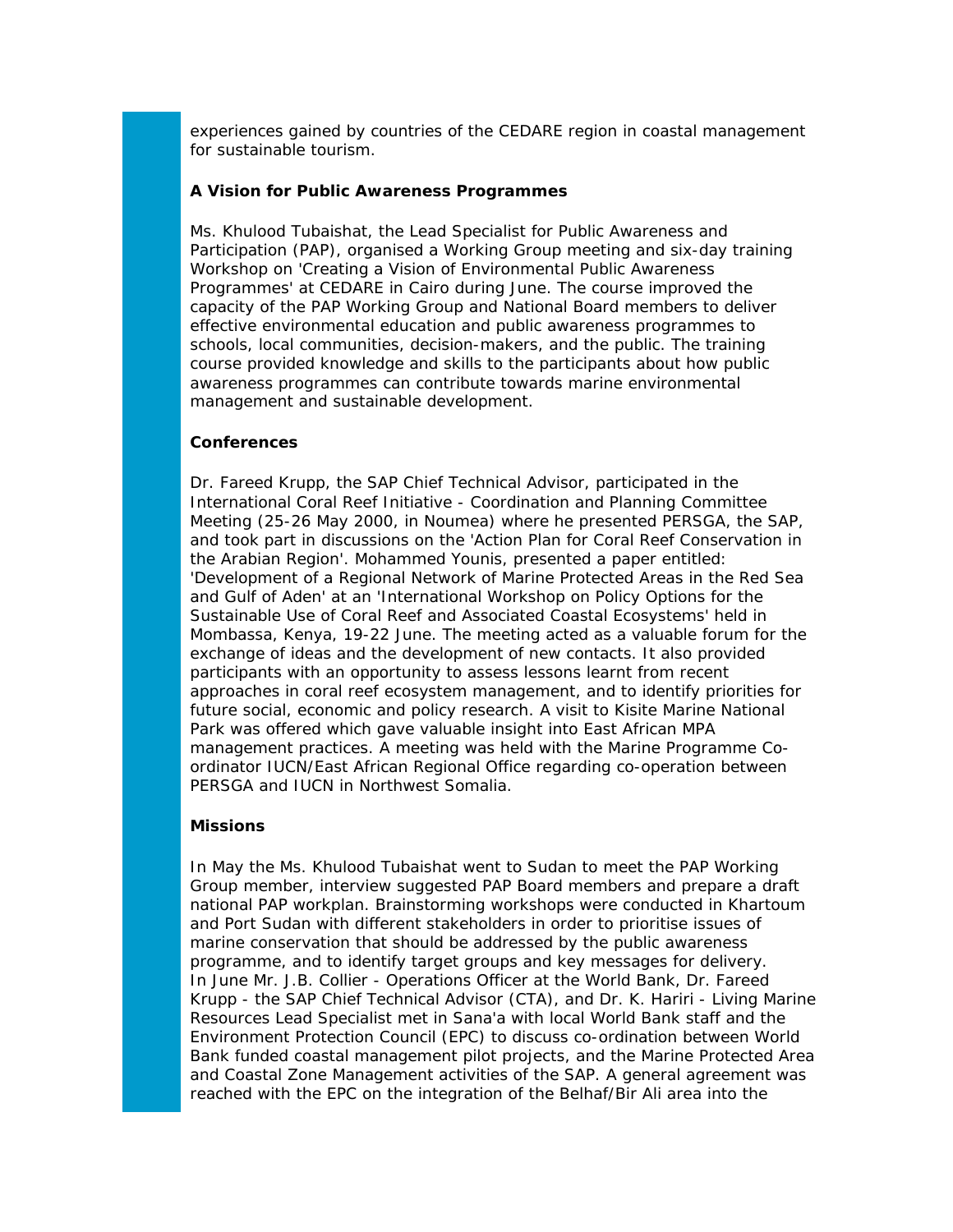regional marine protected area network.

In July the CTA together with Dr. D. Nasr, the PERSGA/SAP-Coordinator, and Eng. M. Hassan, the National Programme Coordinator for Sudan, conducted a mission to Khartoum to explain SAP implementation arrangements to the newly appointed Minister of Environment and Tourism and the new Secretary General of the Higher Council for Environment and Natural Resources, Dr. Nadir Awad (the new Task Force member). In addition the mission explored the most suitable venues for the Second Task Force Meeting and other logistics for the meeting.

A pre-assessment survey mission was conducted in Yemen to study PAP status, to visit relevant organisations, public awareness and environment centres, to establish Yemen's PAP Board, and to conduct a training-needs assessment and brainstorming workshop with stakeholders.

#### **Staff Changes**

In August Dr. Mohammed Abdullah Ibrahim, from Egypt, joined Dr. Khaled Hariri as part of the Living Marine Resources team.

## **Coral Reefs and Coral Bleaching in the Region**

**Dr. H. Vogt**

### **Reefs in the Red Sea and Gulf of Aden**

The Red Sea and Gulf of Aden lie within a particularly arid geographical region. High seasonal fluctuations of temperatures and elevated salinity levels result in a naturally stressful environment for shallow subtidal biological communities, many of which exist close to their physiological limits. On the other hand, hard substrates are abundant in these waters and freshwater influx is very limited, resulting in exceptionally clear water, even in near-shore areas. These are favourable conditions for coral growth and fringing reefs, barrier reefs, patch reefs and atoll-like structures are widespread. More than 250 species of stony corals are known from the region, which is the highest species richness in any section of the Indian Ocean. An almost continuous band of coral reefs fringes the shorelines of the northern and central Red Sea, including the Gulf of Aqaba. Coral assemblages in the shallow Gulf of Suez are less well developed. In the central Red Sea corals colonise a series of narrow banks about 3-10 km offshore, forming a large barrier reef running parallel to the coastline. Further south, the shelf becomes broader and shallower, soft bottom substrates prevail and turbidity increases, resulting in a decrease in the extent and complexity of coral reefs. Fringing reefs gradually disappear in this part of the Red Sea, while offshore patch reefs and coral assemblages fringing islands become more numerous. The Gulf of Aden supports surprisingly rich and complex reefs, and the corals surrounding the Socotra islands are particularly diverse.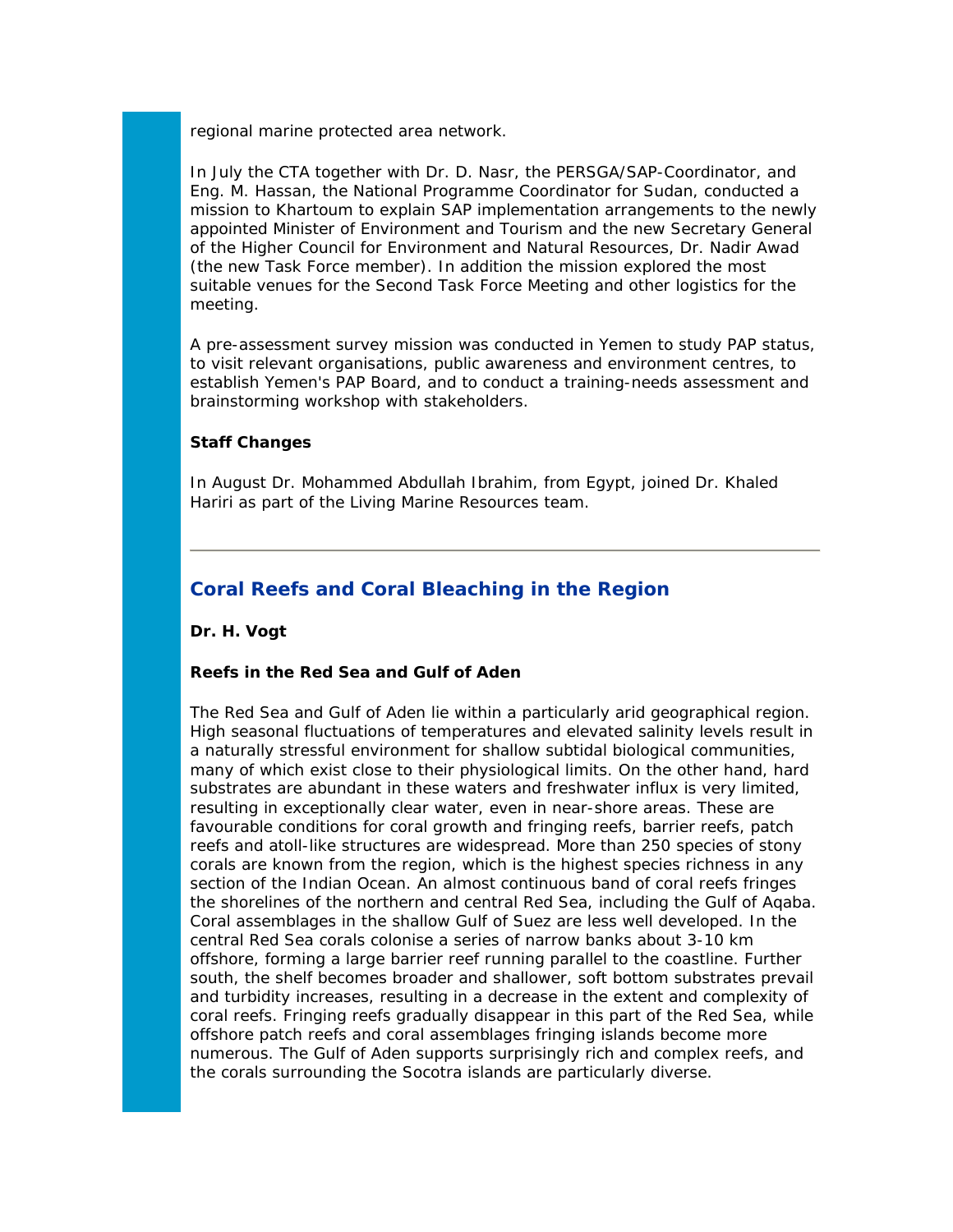#### **Regional Coral Bleaching**

In 1997-98 the region's reefs suffered, to varying degrees, from the worldwide, coral bleaching event. As a response, Saudi Arabia's National Commission for Wildlife Conservation and Development hosted an "International Workshop on the Extent and Effects of Coral Bleaching in the Arabian Region", which was held in Riyadh from 6-9 February 2000.

Within the Red Sea, no bleaching was observed in the Gulf of Aqaba, the Gulf of Suez or along the Egyptian coast of the main basin. Bleaching was patchy along the Saudi Arabian coast, being more severe to the south. In Sudan, bleaching occurred at several locations, above all south of Port Sudan. In Eritrea, some coral bleaching and die-off was reported, predominantly from shallow waters, but recovery appeared to be fast. Along the Red Sea coastline of Yemen, where reefs are already under considerable human-induced stress, effects of coral bleaching were severe. However, no quantitative data are available. Many areas of the Gulf of Aden were affected by bleaching. In Somalia, almost all corals in an area east of Berbera were killed, whereas further west, corals were only slightly affected. In Yemen, many corals along the shoreline died, and more than half of the corals of the Socotra Archipelago were affected by the bleaching.

## **Paradise in Peril**

#### Hagen Schmid

Well-known and respected amateur naturalist, diver and author of several books on the marine environment of the Red Sea

Coral reefs are home to some of the greatest diversity of life forms on our planet. They are living structures consisting of thousands of different creatures. The coral polyps themselves are one of the principal builders of these amazing formations. 'Modern' reef building corals are descendants of organisms which lived in our seas more than 225 million years ago, and are quite hardy little creatures which have survived many climatic changes in the past. However, they have never before been faced with the multitude of environmental problems that now confront them.

Approximately 400 species from about 100 genera of coral are the main reef builders in our tropical seas. Their life cycle, shape and feeding habits differ so much from any other living creatures we know that they were not fully understood by early scientists, who described them as plants or plant-animals (Zoophyta). Only in 1725 were they correctly classified as animals by the French scientist, Peyssonnel.

With the help of highly specialised algae called Zooxanthellae, that actually live within the coral polyp, they extract calcium and carbon out of seawater and build their protective exterior skeletons. Every different species constructs a particular shape and size of colony. Because this building work can only take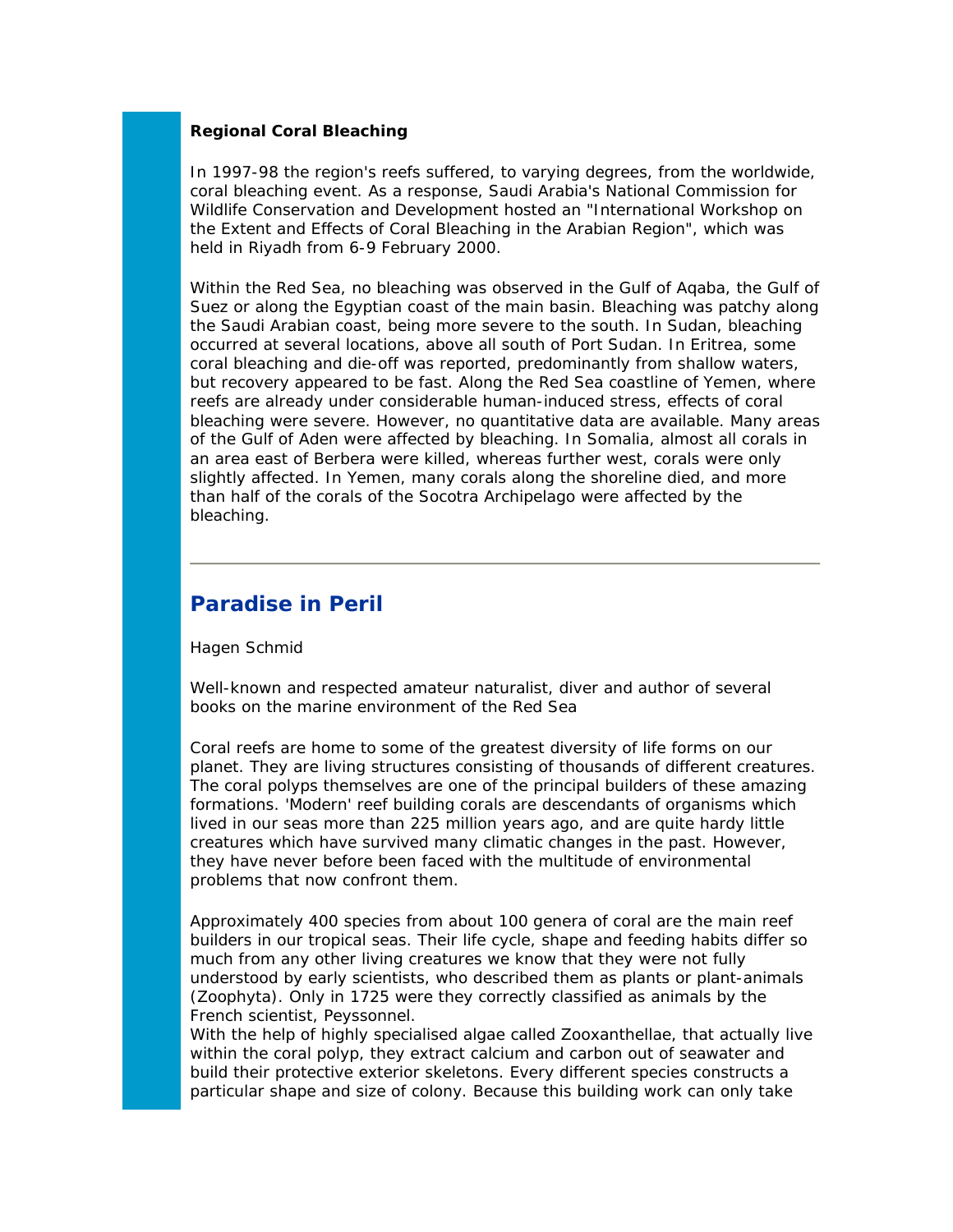place with the support of the zooxanthellae and sufficient sunlight, we find nearly all reef building corals in rather shallow water around the Equator, where there is an ample and steady supply of sunshine.

With and around the corals live hundreds of other species that directly or indirectly depend on the structures produced by these tiny builders. Tubeworms or shells bore their way into the solid, protective calcium deposits. Fish, invertebrates and crustaceans hide between the branches. Many animals consider the coral polyps themselves as a nourishing food source, from the small butterfly fish, which feeds only on single polyps, to the large bumphead parrot fish which, with the help of their strong, fused front teeth break off coral pieces and grind the skeletons down to extract the nourishing polyps. They release the undigested remains onto the reef forming sandy patches, which provide a home for other types of animals. When coral polyps die, their stony foundations provide soft corals and sponges with an ideal base on which to settle and start their own colonies. Pieces of broken coral can be cemented together by calcium-producing algae to provide further areas for such life forms to grow. Some fish, and other animals like sea urchins, play an important role by grazing on algae or sponges that might otherwise overgrow and suffocate the corals.

For millions of years these kingdoms were able to flourish, hidden beneath the sea. The ballooning of the human population in the mid 1980's to 5 billion (and in the 1990's to 6 billion), and the accompanying economic and social problems of feeding and settling all these people, has dramatically influenced our environment. Coral reefs, once fished in a sustainable fashion when demand was light, are now plundered and abused by dynamiting, cyanide fishing, shell collecting, pollution, overfishing, and excessive tourism. These once majestic coral formations are now in deep trouble worldwide.

During the last few years scientists around the globe have become increasingly alarmed by the rapid decline in the health of coral reefs. This marked decline has taken place in most of the tropical seas. In the Red Sea the reefs have, so far, remained in a relatively robust state as most of the coastal regions are rather thinly populated. However, there have been local problems around the larger cities like Jeddah, and Yanbu in Saudi Arabia, and on the extensively visited diving sites along the Egyptian coastline.

When suddenly in August 1998 extensive coral bleaching was observed along the central Red Sea coast , the once healthy reefs joined the general decline also seen in the Pacific and the Caribbean. Under a combination of negative environmental circumstances, corals expel their zooxanthellae. These algae normally give the coral colonies their colour, and the loss causes the colony to turn white. The reef building corals affected are mainly those with a massive life-form such as Porites, Favia, and the brain corals, along with leather corals (Alcyoniidae) other soft corals (Nephtheidae), and sea anemones (Stichodactylidae). In some areas 80-90% of the leather and soft corals were affected or killed. Once colourful coral gardens have become stony-white underwater deserts.

The percentage of bleached corals was not constant. There was a significant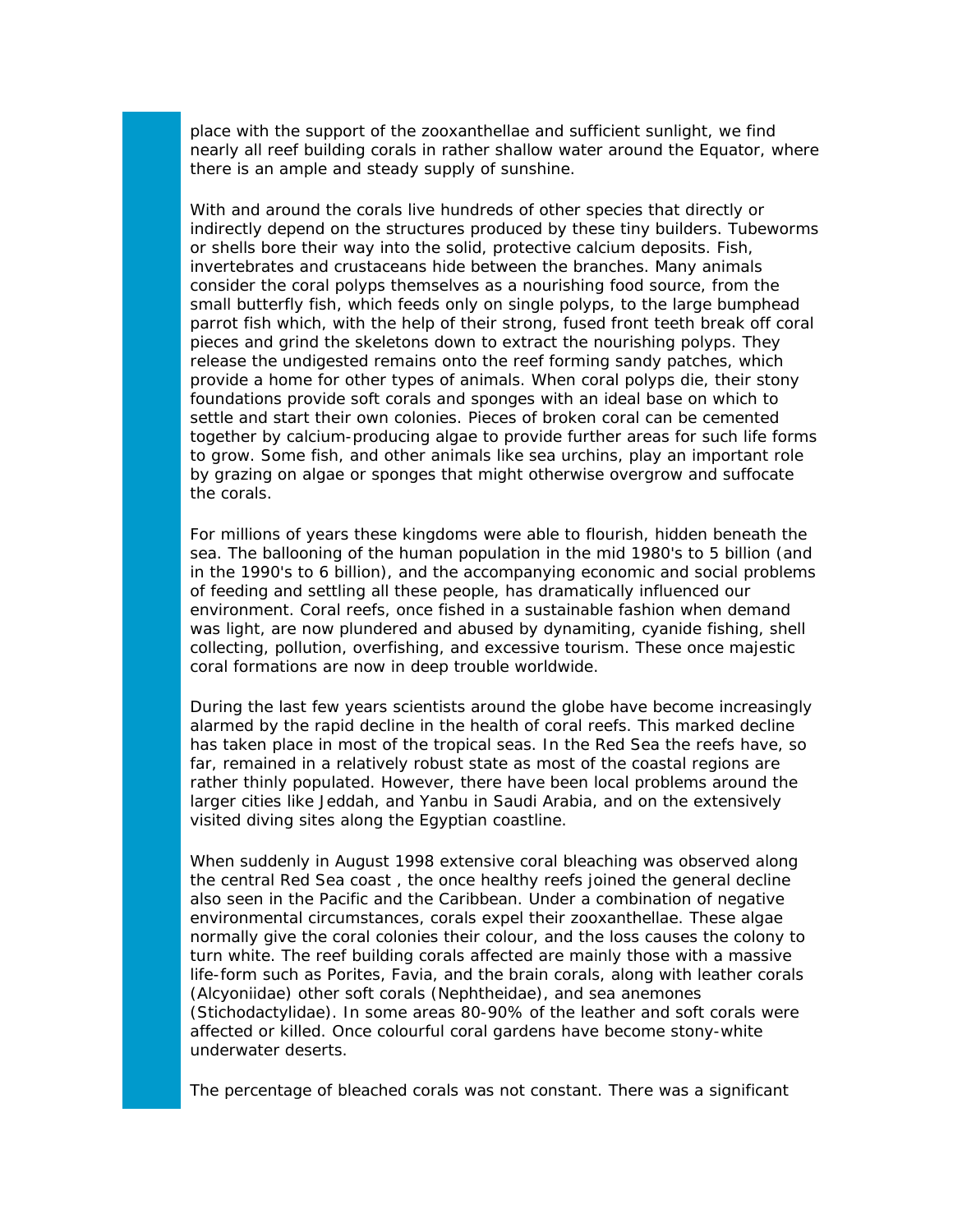variation in different areas. It appears that reefs which have had to cope with other additional sources of stress are much more sensitive to the causes of bleaching. Reefs to the north of the city of Jeddah, where most coastal development is currently taking place, showed much more damage (20?30%) than reefs to the south of the city (5?10%) where relatively little or no development has taken place.

Many possible causes for this sad phenomenon have been suggested. One of the most widely accepted explanations is prolonged higher water temperature, although corals can tolerate quite high temperatures. The damage in shallow areas, where the water can heat up above 40  $^{\circ}$ C in the summer months, was less than in deeper ones where the temperatures were not as high and were more constant, 28-32° C, depending on the season . Changes in sunlight intensity have also been put forward as a possible cause; however, corals under overhangs or in caves were affected, whereas others in direct sunlight were not.

By October it seemed that the bleaching had come to an end. Some corals appeared to recuperate very slowly but most were dead, and green algae were seen growing on the skeletons. A brownish tint returned to the sea anemones. However it seemed that they had lost some of their stinging ability because wrasses could be seen swimming in and out of the mouths of these once aggressive animals.

With the pollution of our planet we undermine the healthy functioning of our ocean ecosystems, which were in equilibrium over millennia without us in the equation. The question now is how much abuse can the living ocean-system continue to take? Let us remember that our oceans are among the main producers of oxygen for the atmosphere, and a valuable source of food. They should not be used as a site to dispose of our waste and should not be contaminated with pollutants from the land or the air. We need to live compatibly with nature and not to continue to systematically destroy our supporting ecosystems.

## **Corals and Human Disturbance**

Nicolas J. Pilcher

Institute of Biodiversity and Environmental Conservation, Universiti Malaysia Sarawak,

94300 Kota Samarahan, Sarawak, Malaysia. Email: nick@tualang.unimas.my

#### **Introduction**

Coral reefs are centres of marine biodiversity. Reefs are constructed by a host of reef-building (hermatypic) coral species, but also are home to ahermatypic, or non-calcium carbonate depositing corals such as soft corals, black corals and gorgonians. Much like their terrestrial counterparts the tropical rainforests, reefs combine a host of micro-habitats and a diverse array of life-forms that are still being discovered and described. Coral reefs are distributed throughout the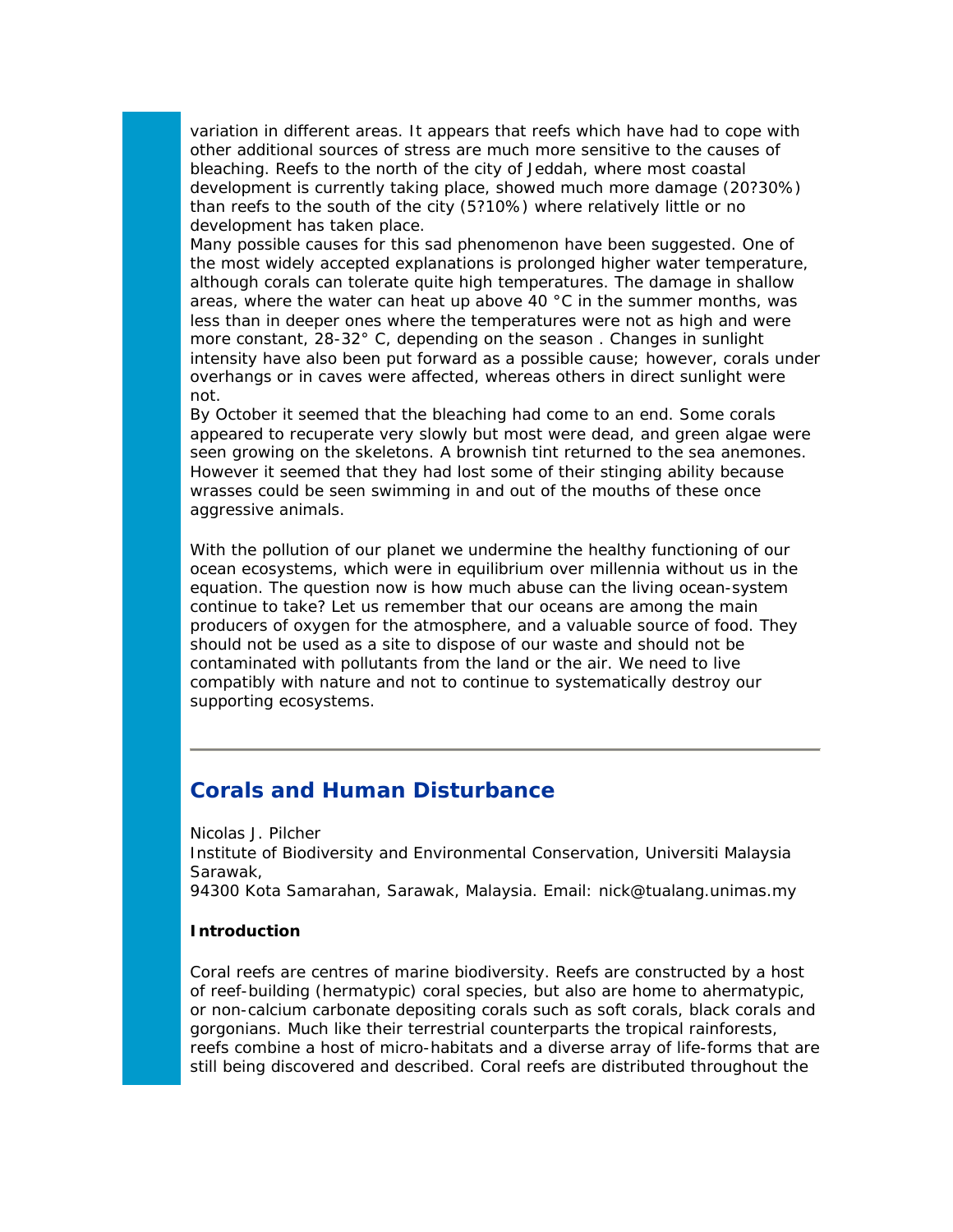tropics, and a large proportion are located in developing countries.

To understand how human activities affect coral reefs, it is necessary to briefly review their basic life history. Coral reefs are made up of numerous coral colonies. These colonies are made up of thousands of minute coral polyps each of which secretes a calcium carbonate skeleton. The deposition rate for individual coral species varies, but is generally considered to range between 0.1 mm and 10.0 cm per year. The accumulation of these skeletons over an enormously long period of time results in massive, three dimensional geological structures. The actual living tissue however, is only a very thin layer lining the surface. Coral polyps feed by filtering plankton, aided by tentacles tipped with stinging-cells (nematocysts); they also receive organic matter through their symbiotic relationship with minute algae (dinoflagellates) called zooxanthellae. These small algal cells use sunlight to photosynthesise carbonates and water into organic matter and oxygen, both of which are used by the polyp.

Coral reefs support complex food and energy webs that are inter-linked with nutrient inputs from outside sources (such as those brought with ocean currents and run-off from nearby rivers) and from the reef itself (where natural predation and die-off recirculate organic matter). These complex webs mean that any effect on one group of individuals will ultimately impact another, and single disturbances can have multiple effects on reef inhabitants. For example, the complete eradication of the giant Triton Charonia trinis through overfishing usually results in outbreaks of Crown-of-Thorns starfish Acanthaster planci. This in turn leads to massive coral mortalities as the starfish reproduce and feed on the coral polyps. Habitats and food sources for reef fishes are then reduced leading to declines in the population of larger predatory fishes. The following sections provide a brief review of human disturbances and their general effects on coral reefs.

Collection of corals

Corals have been mined for construction purposes in several countries including Sudan and Saudi Arabia, broken into manageable sizes or crushed for the manufacture of cement and lime.

Corals are also collected for use in the ornamental trade as curios, souvenirs, or as jewellery. The aquarium industry is also responsible for the coral collection, either for direct sale as live colonies or through the process of fish collecting.

The removal of coral colonies decreases the shelter and niche areas available to numerous other reef inhabitants. Juvenile stages of fishes that seek shelter among the branching species of corals, and worms and ascidians that take up residence on massive life-forms, are deprived of protection and refuges and may become prey to other reef organisms. Furthermore, removal of entire colonies reduces the overall structural stability of the reef, and increases rates of erosion from wave damage.

#### **Destructive Fishing**

Destructive fishing pressures are taking their toll on coral reefs. Today this is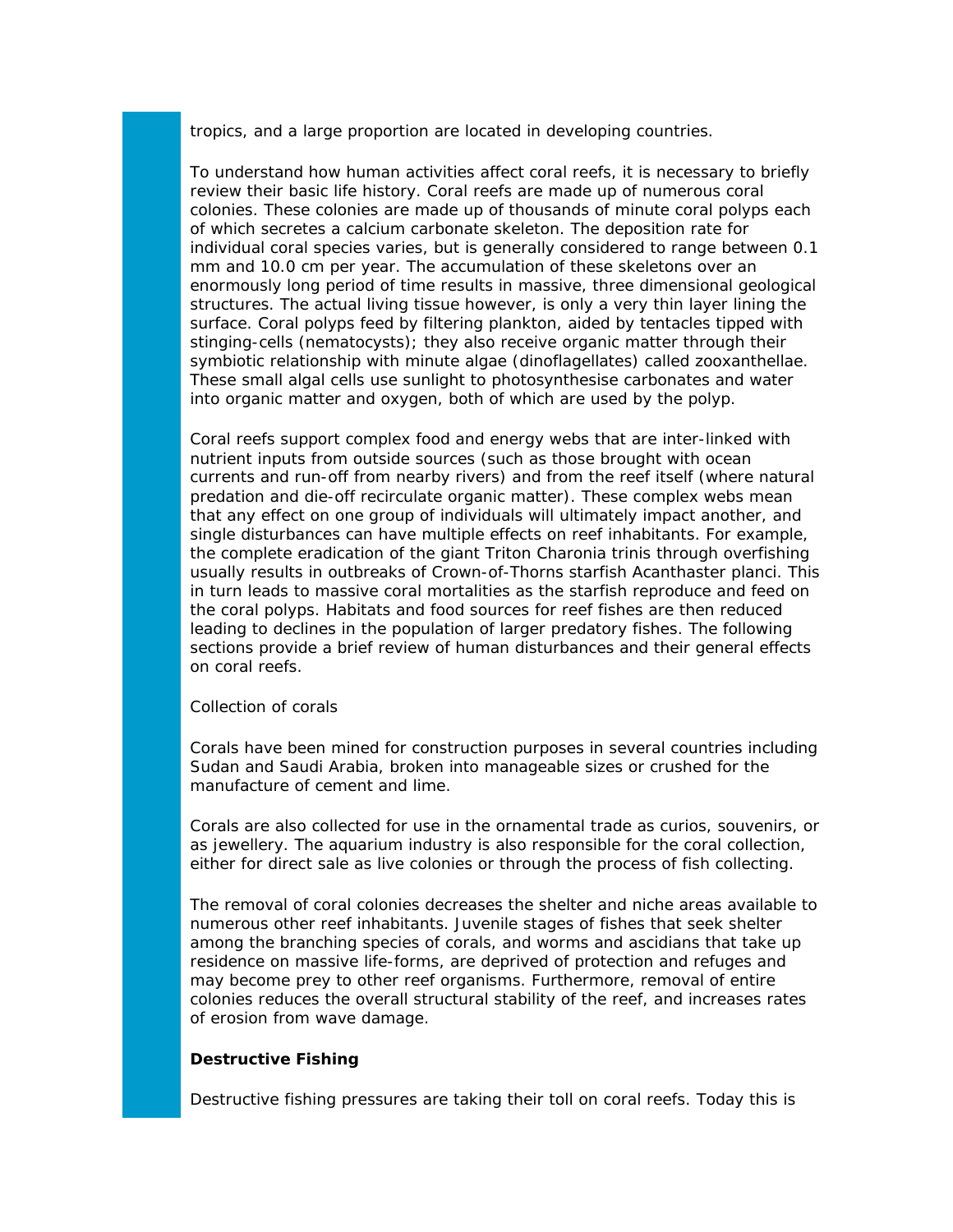done with the use of home-made explosives composed of fertiliser, fuel and fuse caps inserted into empty beer bottles. Blast-fishers hunt for schooling fish such as sweetlips and fusiliers, which aggregate in groups in the open or hide under large coral heads. The bombs are usually dropped into the centre of an area judged to have many fish and after the bomb has exploded the fishermen use dip nets to collect the stunned and dying fish.

Blast fishing also damages corals. Lightly bombed reefs are usually pockmarked with blast craters, but many reefs in developing countries have been reduced to a continuous band of coral rubble instead of a reef crest and upper reef slope. The blasts change the three-dimensional structure of reefs, and blasted areas no longer provide food or shelter to reef inhabitants. Further, once the reef structure has been weakened or destroyed by blast fishing it is much more susceptible to wave action and the reef is unable to maintain its role in coastline protection. Larvae do not settle on rubble and thus replenishment and rehabilitation is minimal. The recovery of such areas has been measured in decades, and only then with complete protection and cessation of fishery pressure of any kind.

One of the most destructive fishing methods involves the use of cyanide. An aqueous solution of sodium cyanide or other chemical is squirted at fish to stun them, after which they are collected and sold to the live-fish trade. In the process of stunning the fish, the cyanide affects corals, small fish and invertebrates. A solution, which is narcotising to large fish, is often lethal to smaller ones. Cyanide has also been shown to limit coral growth, cause diseases, bleaching, and ultimately, in many coral species, leads to death.

Also among destructive fishing practices are normal trawl and purse fishing operations, when these take place close to or over reefs. Trawlers try to operate close to reefs to take advantage of the higher levels of fish aggregated around them, but often end up with their trawls caught on the reefs. Many of these then have to be cut away and discarded, becoming further entangled, breaking corals and smothering others. Spearfishing may also damage corals if fishermen trample and break coral to get at fish that disappear into crevices.

#### **Discharges**

Mankind also has an impact on corals through the uncontrolled and often unregulated discharge of a number of industrial and domestic effluents. Many of these are 'point-source' discharges that affect localised reef areas, rather than causing broad-scale reef mortality. Discharges may release chemicals that are debilitating, toxic, or lead to a change in the environmental conditions. The release of fluids high in organic matter or nutrients, such as sewage or abattoir refuse can lead to a phenomenon known as eutrophication. Plague quantities of algae may grow, stimulated by the high nutrient levels. When these die, the bacteria that cause decomposition can deplete the water of oxygen to such an extent that it becomes impossible for corals and other animals to survive. Untreated and partially treated sewage is often discharged where fringing reefs are located close to shore, such as the reefs that fringe the length of the Red Sea. Raw sewage can also result in tumours on fish, and erosion of fins from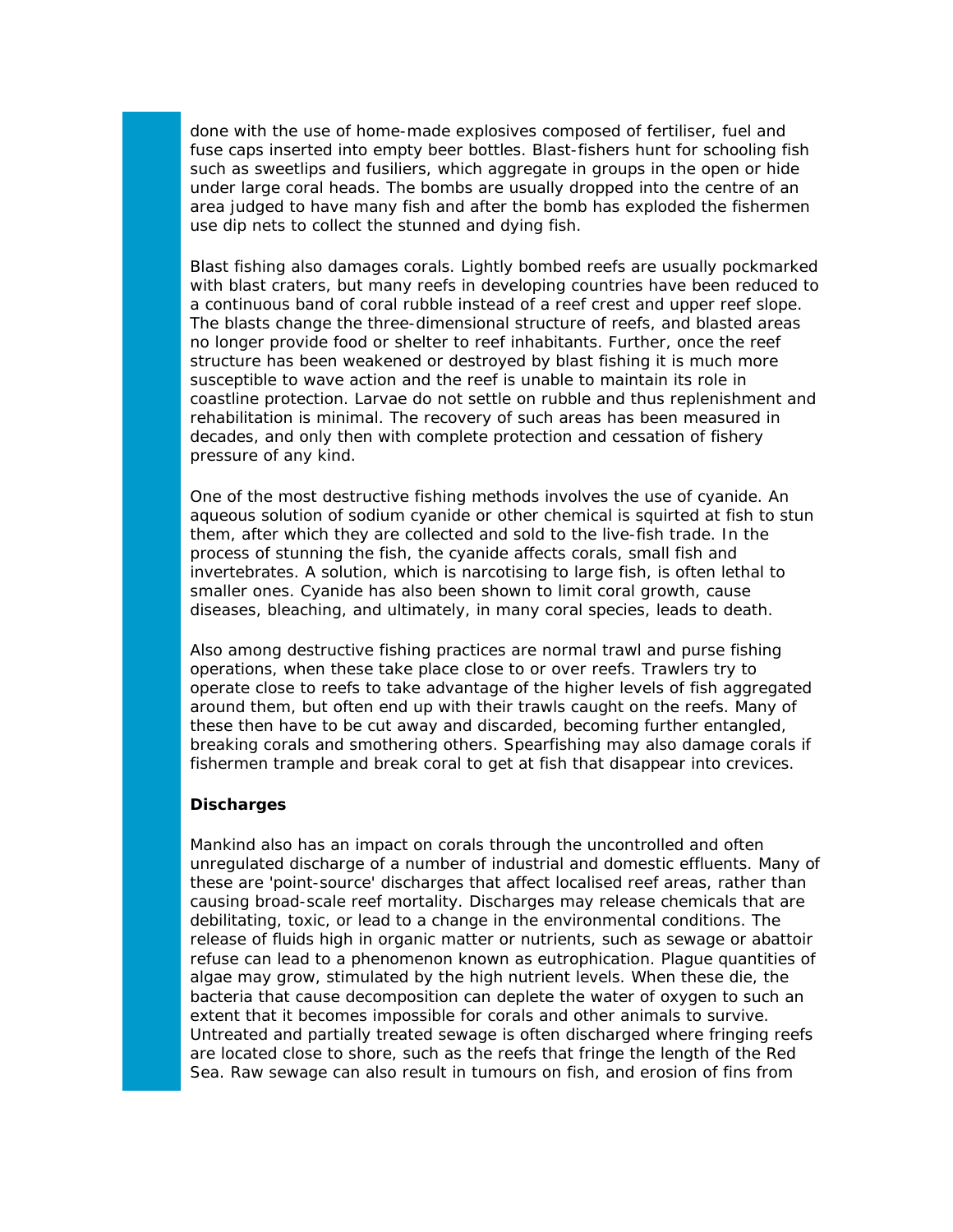the high concentrations of bacteria that develop.

Petroleum hydrocarbons from the oil industry have also caused widespread damage to coral reefs. The levels of oil and its derivatives in the marine environment (many of which are persistent carcinogens) have been correlated with coral diseases in the Red Sea, especially Black Band Disease. Drilling activities frequently occur near reefs, such as along the Saudi Arabian shoreline in the Arabian Gulf. Drilling mud can suffocate reefs and it also contains compounds that disrupt growth and cause diseases. Discharges result in an increase in diatoms (algae) and a decrease in marine fauna in their vicinity.

Many millions of tonnes of oil are transported through the region each year. Oil spills affect coral reefs through smothering, resulting in a lack of further colonisation, as occurred in the Gulf of Aqaba in 1970 when the coral Stylophora pistillata was found not to re-colonise oil-contaminated areas. There have been more than 20 oil spills along the Egyptian coast since 1982, some which have smothered and poisoned corals and other organisms.

Industrial effluents also impact coral reefs and their associated fauna and habitats. Discharge of heavy metals may give rise to elevated levels of lead, mercury or copper in bivalves and fish, or elevated levels of cadmium, vanadium and zinc in sediments. Larval stages of crustaceans and fish are particularly affected, and effluents often inhibit the growth of phytoplankton, resulting in a lack of zooplankton, a major food source for corals.

The outflow from desalination plants is typically  $5-10$  °C higher in temperature and up to 3?10 ppt higher in salinity than normal seawater. These discharges may also include chorine and anti-scaling chemicals. The higher temperatures decrease the water's ability to dissolve oxygen, slowing reef processes, and usually result in localised bleaching of coral colonies. The higher salinity of the discharges increases coral mucus production and results in the expulsion of zooxanthellae and eventual bleaching and algal overgrowth. Often these waters are also chlorinated and contain compounds that are non-biodegradable and circulate in the environment for years. These compounds are absorbed by phytoplankton and then by filter-feeding corals. Through the complex food webs on the reef these compounds concentrate in carnivorous fishes, which may become poisonous to mankind.

Many airborne particles are also deposited over coral reefs, such as fertiliser dust, or dust from construction activities. At Ras Baridi, on the Red Sea coast of Saudi Arabia, a cement plant operating without filtered chimneys discharges more than 100 tonnes of partially processed cement over the nearby coral reefs each day. The reefs are now smothered by over 10 cm of fine silt.

### **Solid Waste Dumping**

Plastics, metal, wood, rubber, and glass can all be found littering coral reefs. These wastes are often non-biodegradable, or persist over long periods of time, causing damage which is primarily of a physical nature. Solid wastes damage coral colonies at the time of dumping, and thereafter through movements with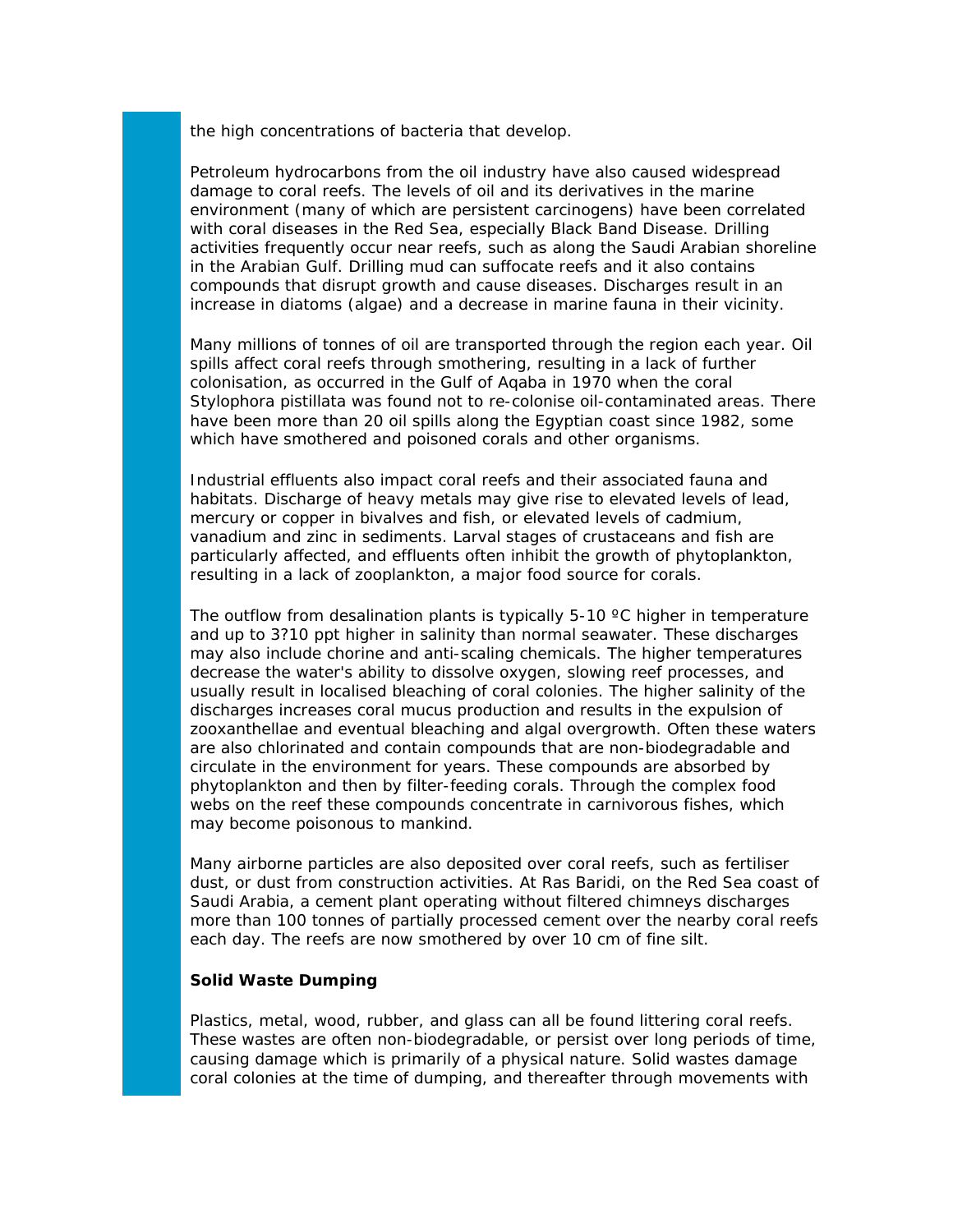natural tidal and surge action.

## **Construction**

Construction activities include coastal reclamation works, port development, dredging, and urban and industrial development. Commercial and residential property development in Jeddah have filled in reef lagoon areas out to the reef crest and bulldozed rocks over the reef crest for protection against erosion and wave action. 'Landfill' activities of this type generally result in increased levels of sedimentation as soil is nearly always dumped without the benefit of screens or silt barriers. Coral polyps, although able to withstand moderate sediment loading, cannot displace heavier loads and perish through suffocation.

The development of ports and marinas also involves dredging deep channels through reef areas for safe navigation and berthing, and damages reefs through the direct removal of coral colonies, sediment fallout, and disruption of the normal current patterns on which the reefs depend for nutrients.

## **Port Activities**

Port activities can have adverse effects on nearby reefs through spills of bulk cargoes and petrochemicals. Fertilisers, phosphates, manganese and bauxite are often loaded and offloaded using massive mechanical grabs which spill a little of their contents on each haul. In Jordan, the death of corals was up to four times higher near a port that had frequent phosphate spills compared to control sites. The input of these nutrients inhibits calcification and increases sedimentation. Algal blooms also develop through input of nutrients (nitrogen and phosphorous compounds), limiting light penetration and depleting dissolved oxygen.

### **Recreation**

The recreation industry has caused small but significant localised damage to coral reefs. Flipper damage by SCUBA divers is widespread, but certain activities, such as underwater photography, finds divers breaking corals to get at subjects and trampling reef habitats in order to get the perfect shot.

Anchor damage from boats is another problem at tourist destinations. Experiments have proven that repeated breakage of corals, such as caused by intensive diving tourism, may lead to substantially reduced sexual reproduction in corals, and eventually lower rates of re-colonisation. In the northern Red Sea, another popular diving destination, efforts are underway to install permanent moorings to minimise the damage to reefs from anchors. Indirect Effects

Most anthropogenic effects and disturbances to coral reefs are easily identifiable. Blast debris and lost fishing nets can be seen. Pollutant levels and sediment loads can be measured. However, many other man-made or induced problems have indirect impacts on coral reefs that are both problematic to link directly to coral mortality and difficult to quantify. Agricultural practices and logging, for instance, contribute to coral reef degradation through the runoff of sediment, fertilisers and pesticides. These result in the smothering of corals,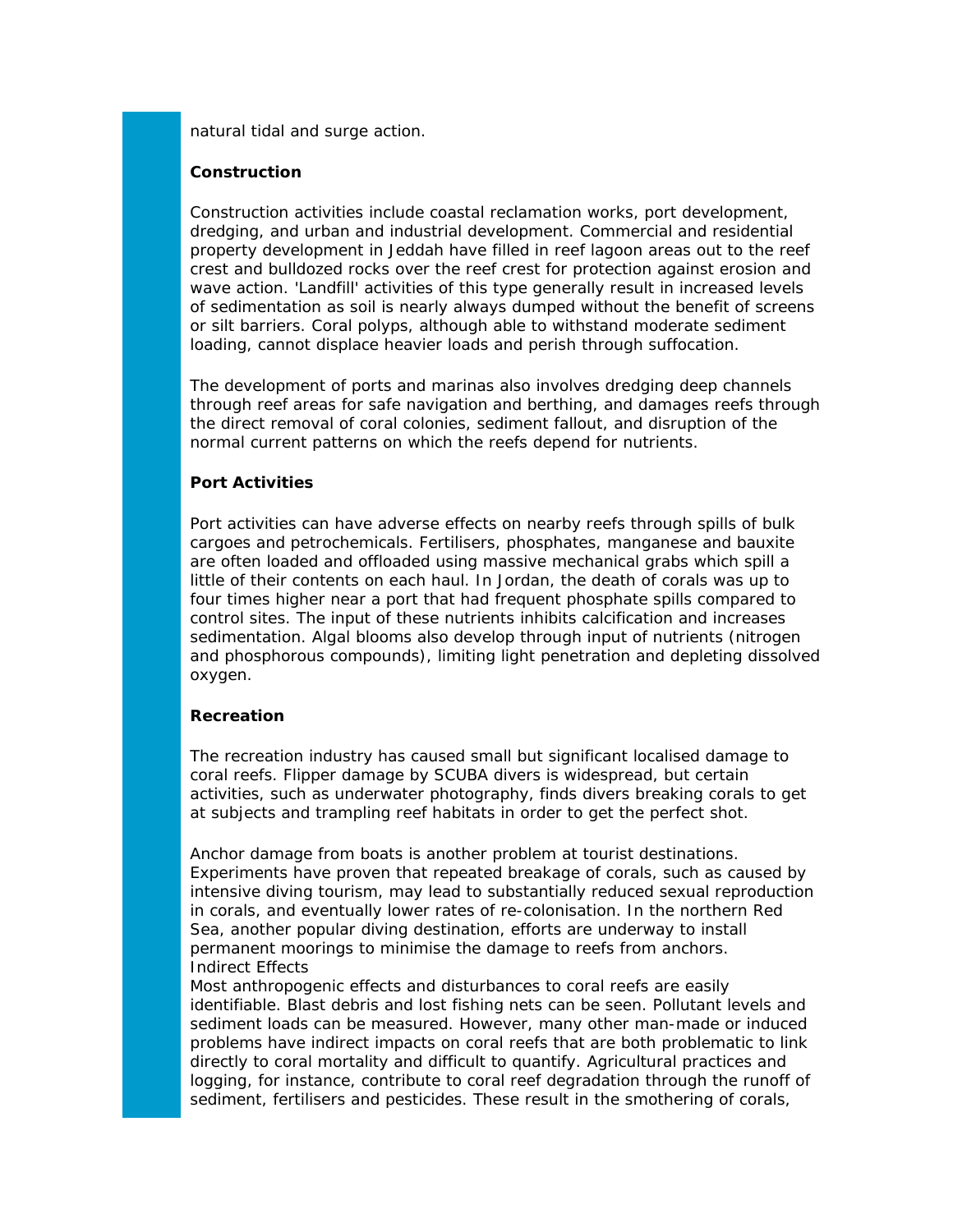limited larval settlement and localised nutrient enrichment.

Global warming, resulting from the Greenhouse effect and the build-up of carbon dioxide in the atmosphere, might also kill corals. The extensive coralbeaching event that took place in 1998, which was particularly severe in the Indian Ocean region, is accepted as having been the result of a rise in sea surface temperature. Bleaching of coral colonies occurs through the expulsion of zooxanthellae as coral polyps become stressed by adverse thermal gradients.

Coupled with global warming is sea level rise; this is predicted to be 25 cm by the year 2050. If not matched by coral growth, this will mean that corals will be submerged deeper and will not receive the levels of sunlight required for photosynthesis by the zooxanthellae. Additionally, the ability of coral reefs to protect coastlines from erosion will be lost if the waves are able to wash over the newly submerged reefs.

### **The Future**

Mankind has contributed to the widespread destruction of corals, reef areas and their associated fauna through a number of acute and chronic pollutant discharges, destructive processes, and through uncontrolled and unregulated development. These effects are more noticeable where social and traditional practices have changed with a lack of infrastructure, finances, and educational resources. Destructive fishing pressures and the development of coastal industry affects reefs throughout their geographic range. If mankind is to be the saviour of coral reefs in the coming millennium, there is going to have to be a change in fishing practices, and adherence to development and shipping guidelines and regulations, and integrated coastal management programmes that take into account the socio-economic status of people, the environment, and developmental needs.

## **Links to Useful Sites on the Net**

The Internet is a wonderful source of information on coral reefs.

[http://www.seaworld.org](http://www.seaworld.org/) – A simple but valuable introduction to corals and coral reefs.

[http://www.reefcheck.org](http://www.reefcheck.org/) – The site for those interested in reef monitoring. Scientists from the region will be trained in Reef Check methodology at a Workshop in Sharm El-Sheikh in September. This method will be used for future monitoring and evaluation of the status of the reefs in the Red Sea and Gulf of Aden.

<http://www.enn.com/news>– Environmental News Network Inc. Visit this site to read a recent report from Margot Higgins on the dispersal of larvae and their role in the protection of the world's declining coral reef resources.

[http://www.ovi.ca](http://www.ovi.ca/) – Ocean Voice International works for harmony between people, marine life and the environment. It is environmental, humanitarian and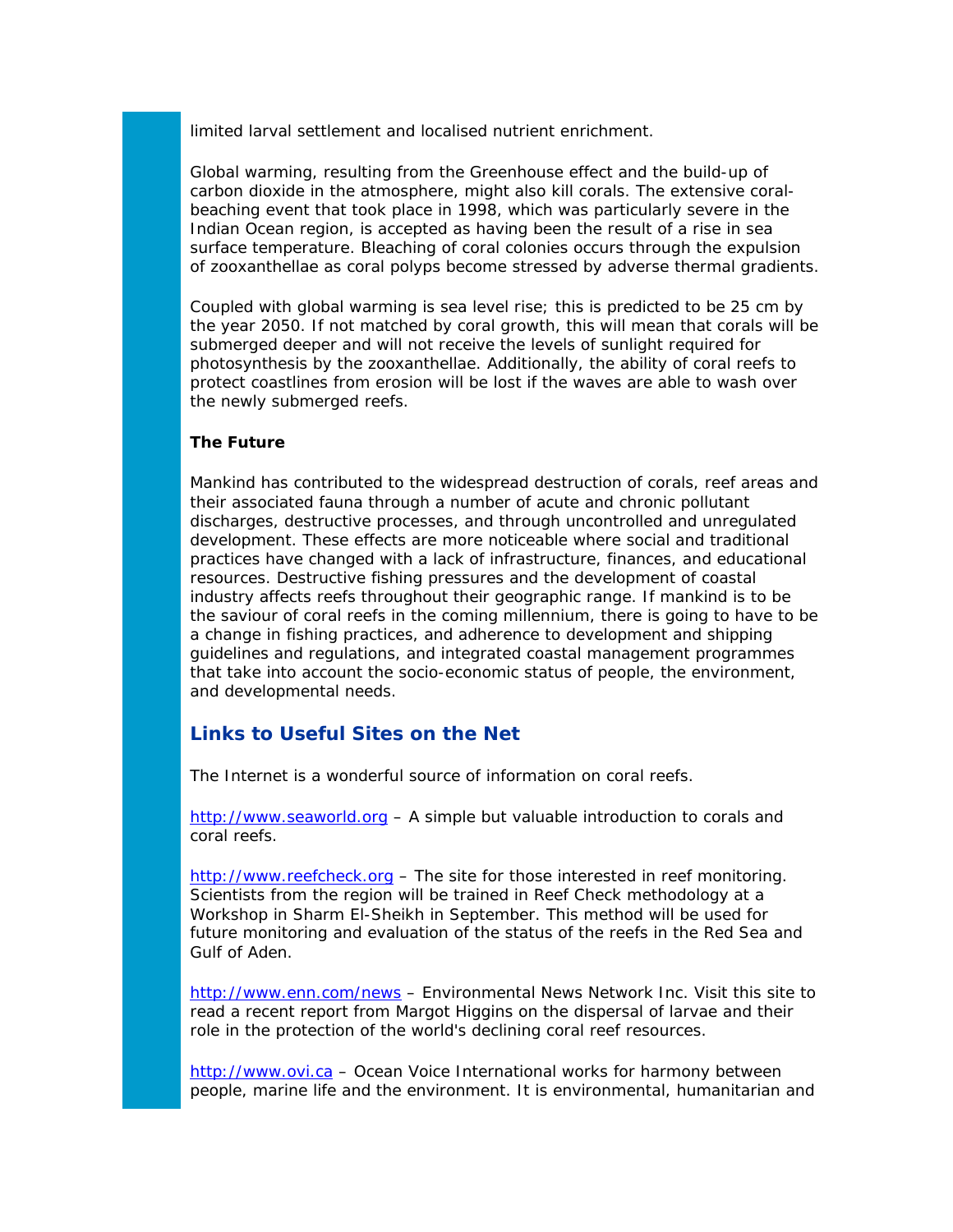global in its concerns. A source of information on some useful publications and videos including "Coral Divers Say No to Cyanide" an 18 minute video film on fishermen who used to collect aquarium fish by stunning with cyanide but have now switched to the use of environmentally-friendly nets.

<http://www.epa.gov/owow/oceans/coral>– This is the site for The International Coral Reef Initiative (ICRI), - information about coral reefs, and activities taking place for their monitoring and protection. Great links to other reef related sites - U.S. Government and NGOs.

[http://www.wri.org](http://www.wri.org%20/) - The World Resources Institute provides information, ideas, and solutions to global environmental problems. Mission - to move human society to live in ways that protect the Earth's environment for current and future generations.

[http://www.reefrelief.org](http://www.reefrelief.org/) – Reef relief is a non-profit organisation dedicated to preserving and protecting living coral reef ecosystems through local, regional and global efforts.

## **International News**

## **EVENTS**

IUCN's World Conservation Congress, expected to be the biggest environmental gathering ever to be held in the Middle East, will take place in Amman, Jordan from 4-11 October 2000.

The theme of the Amman Congress is "ecospace", a term indicating that environmental protection at various geographical scales is a prerequisite for the social, economic, and even political security of people. Redefining the frontiers of conservation will address the problem of the current inadequacy in social and spatial organisation for environmental management, involving knowledge, empowerment, and governance at global, national, and local levels. It will link ecosystem conservation with the need to stem the global loss of biodiversity, and thus build on IUCN's traditional strengths in species and protected areas. (Copied from <http://www.iucn.org/amman/content/about.htm>)

News from the States (from the Environmental News Network, see 'Links to Sites on the Net'); reports tell that the U.S. Environmental Protection Agency has granted a Puerto Rican wastewater treatment plant a 20-year extension to comply with the U.S. Clean Water Act. Environmentalists are calling this 'a death act'. Sewage wastewater will be allowed to pollute the coastal environment after only receiving primary treatment - the removal of solids. Secondary treatment using bacteria and aeration to decompose most of the organic material can significantly reduce the level of pollutants entering the ocean. Most of the discharge is occurring in shallow tropical waters and discharge plumes are not properly diluted by the ocean currents.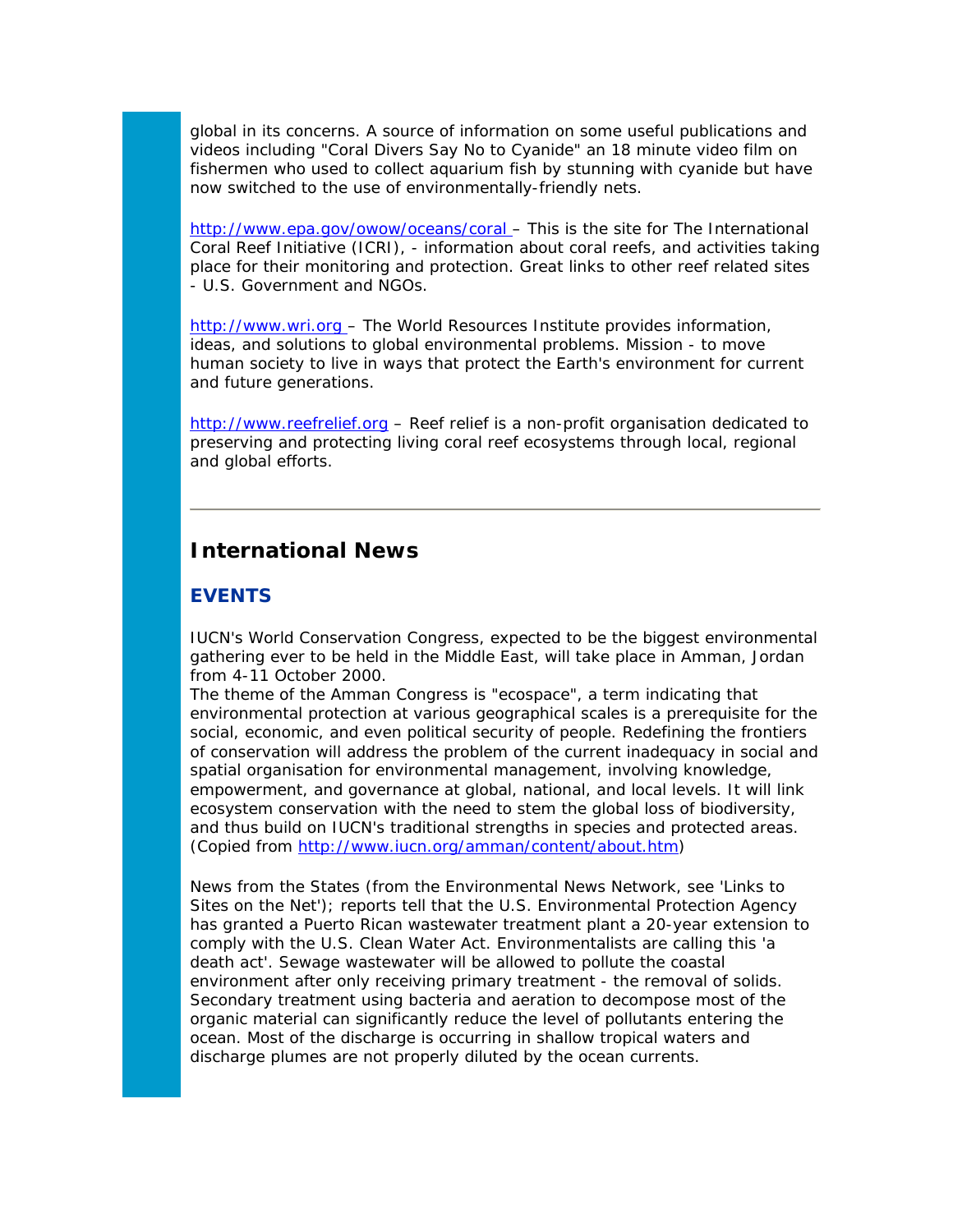## **FUTURE EVENTS**

Regional Training Workshop on Industrial Waste Management PERSGA and ALECSO will hold a regional training workshop on Industrial Waste Management in Aqaba, Jordan during the period 16-20 September 2000. The Workshop will concentrate on the sound management of industrial waste and its effect on the environment. Key issues being covered include:

– New technologies for dealing with industrial waste materials

– Methods of reducing the quantity of waste produced and opportunities for recycling

– Appropriate procedures to ensure compliance with environmental legislation

## **SAP Task Force Meeting**

The Second Strategic Action Programme Task Force Meeting will be held in Khartoum, Sudan on 26-27 September. The Friendship Hotel at Khartoum North has been selected as the venue for the meeting. H.E. Mr. El-Tijani Adam El-Tahir, the Minister of Environment and Tourism in Sudan, will give a welcoming address and Professor Nizar Tawfiq, the PERSGA Secretary General, will take the chair.

The meeting will concentrate on the SAP implementation progress and key achievements, exchange of experience with similar Regional Seas Programmes, in addition to monitoring and evaluation issues.

A one-day retreat for PERSGA staff and all personnel involved with the implementation of the SAP will take place on 28 September following the meeting.

PERSGA Council Meeting

A preparatory meeting for the approaching PERSGA Council Meeting will take place in Jeddah during the period 14-15 October 2000, together with the PERSGA Executive Committee Meeting.

The Fourth PERSGA Council Meeting will take place in Cairo on 4 November 2000. The main topics of the agenda will include:

§ The report of the Secretary General for 1999-2000

§ The budget of PERSGA and the SAP for the financial years 2001 and 2002

## **Workshop on Standardisation of Survey Methodology**

The second SAP Habitat and Biodiversity Working Group meeting will take place on 11-12 September in Sharm El-Sheikh. Each member will present the status of the critical habitats in his country and propose methods of promoting conservation. Following this meeting (on 13-14 September) the Working Group will take part in a Workshop designed to standardise survey methodologies in the region. This will cover important natural habitats such as coral reefs, mangroves, and seagrass beds, as well as important species such as the marine mammals, marine turtles, coral reef fish, and seabirds. Four international experts and the HBC Working Group will be invited to the workshop. Each expert will prepare a set of guidelines describing survey methods suitable for the Region, which will be collated into a single volume titled "A Guide to Standard Survey Methods for the Red Sea and Gulf of Aden". Following the Workshop (16-20 September) a practical session on coral reef monitoring will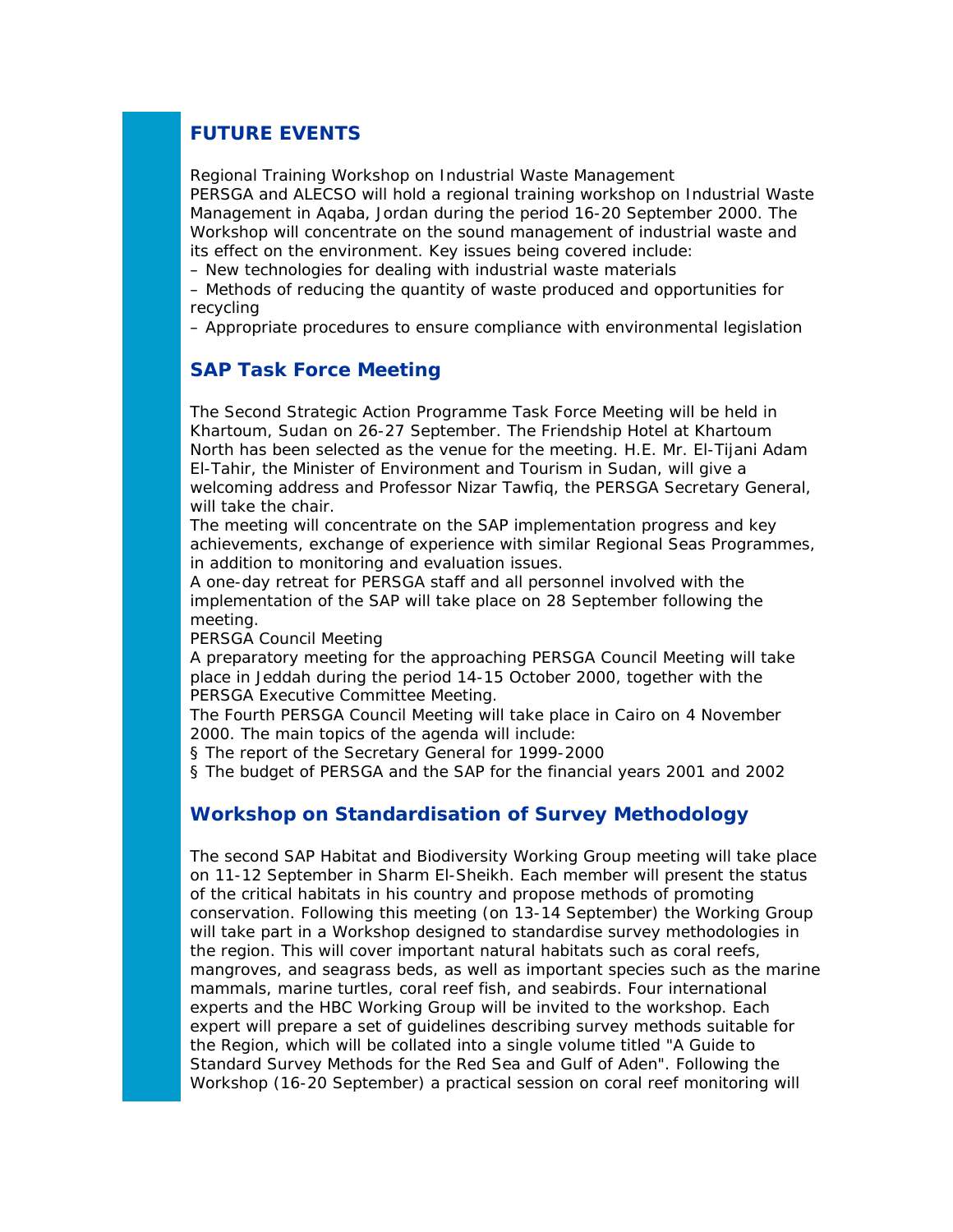be conducted using the Reef Check methodology.

## **Training Course on Public Awareness**

In collaboration with IUCN, Ms. K. Tubaishat (PAP-LS) is organising a second workshop/training course focussing on capacity building for public awareness specialists. This will take place in Amman, Jordan in conjunction with the IUCN Congress, from 3 October. The two-week course will provide training on specific marine issues, how public awareness and participation can be generated, international examples of public awareness programmes in action, strategic thinking and planning, effective presentation skills, and the role of social marketing.

Second Workshop on the Standardisation of Fisheries Data

The Living Marine Resources Working Group, led by Dr. K. Hariri, will hold its second meeting in Djibouti from 18-21 November. The group will review the work on the standardisation of fisheries statistical systems begun at the first meeting, and consider the establishment of an LMR database. Technical papers on elasmobranch identification and stock assessment will be discussed. International Coral Reef Initiative Conference

The 'Regional Action Plan for the Conservation of Coral Reefs in the Arabian Region' will be presented at the ICRI Conference in Bali, Indonesia (23-29 October, 2000).

Training Course on Marine Turtle Conservation

A training course for regional specialists will be conducted on 4-10 November in Yemen. Specialists will learn about survey methods, data collection and analysis, tagging, measuring and conservation philosophy. The specialists will form a regional Turtle Group and become national trainers in their home countries.

## **Did You Know?**

(Information kindly provided by [The World Conservation Monitoring Centre\)](http://www.wcmc.org.uk/marine/data/coral_mangrove)

–Coral reefs are the earth's most diverse marine ecosystem with as many as 3,000 different species living together on a single reef. They are a valuable source of protein and income for subsistence communities and an important source of tourist revenue for countries around the world.

–Australia's Great Barrier Reef sustains a \$250 million fishing industry and a \$1.5 BILLION tourist market.

–Aquarium fish lovers - if your fish dies in the tank within a week of purchase, then the quality of the fish is suspect. It could have been caught using cyanide. If the vendor says the fish came from Singapore, Taiwan or Hong Kong then most probably it was caught in the Philippines or Indonesia using cyanide.

–The Great Barrier Reef is the largest structure made by living organisms and is visible from outer space.

–Most corals feed at night - so you will get the best photographs of corals with